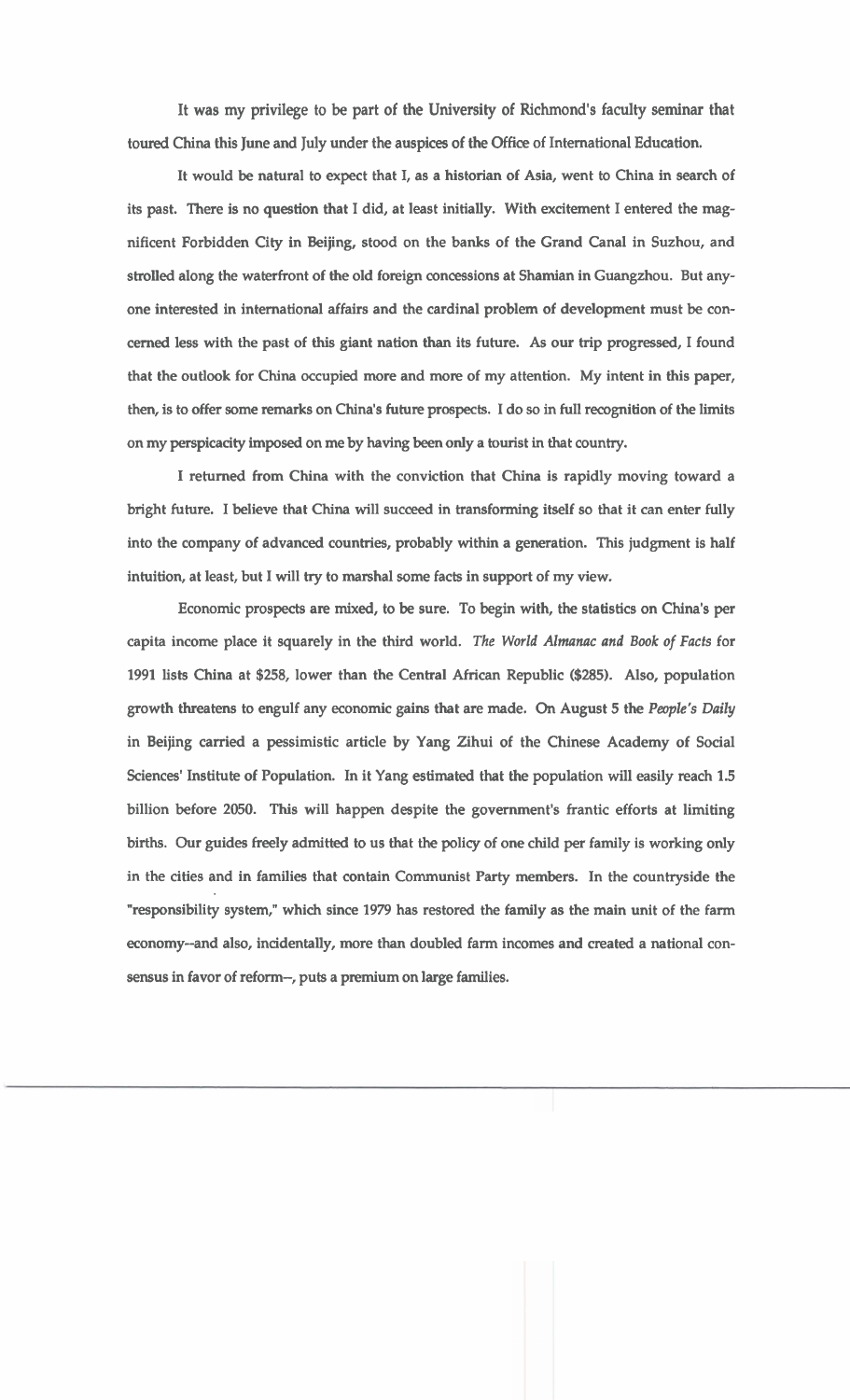## **D. C. Evans: China Report, 1W24191, p. 2**

Deng Xiaoping's principal strategy (following upon the reform of the rural economy) has been the "open door," a cautious welcome for foreign investment and technology and what The *Economist* calls "freeish trade." This strategy is working well, as I will argue below, but many large manufacturing industries remain firmly under government control. Most of the firms in these industries, though placed on a profit-and-loss basis, are a failure, unable to measure up to the price discipline of the market. They are not allowed to fail, however; they run large deficits made up by the government and provide an "iron rice bowl" to many industrial workers.

Despite these difficulties, there is no denying the dynamism of the Chinese economy. I was staggered to wake up the first morning in China and look out of my window in the Huadu Hotel in northeast Beijing. I expected to **see** narrow lanes and low dwellings, the *hutungs* often described in old accounts of the city. But instead I saw, next door, a mammoth construction site, and ringing the horizon, high rise buildings. I counted the high-rises. There were thirty-four, according to my journal! That first day we were also introduced to the energetic hawkers in the **free** markets. Perhaps we were not exposed to the highest type of commerce as we visited the Great Wall or the Ming Tombs ("Hello-T-shirt!"; "Hello-banana!"), but we learned that over forty years of Communism have not killed the commercial instincts of the Chinese. Further, almost everywhere we went we observed the admirable work ethic of the Chinese. Behind this stands an additional advantage for the future, the traditional faith in education. China's educational system is still crippled from the temble years of the Cultural Revolution, but the basic Chinese commitment to education should eventually allow it to flourish.

The most striking evidence of Chinese economic vitality did not come until the end of our trip. As we traveled on the train from Guangzhou to Hong Kong, we passed through the Special Economic Zone (SEZ) of Shenzhen. As soon as we entered it we saw a dramatic difference in the countryside: new roads, power lines, and large factories, not to mention impressive hotels and public buildings. This SEZ, the most prosperous of them all because of its links to the nearby manufacturing dynamo, the British Crown Colony of Hong Kong, is just one of several in the south of China that have made this area extraordinarily prosperous. Shenzhen and the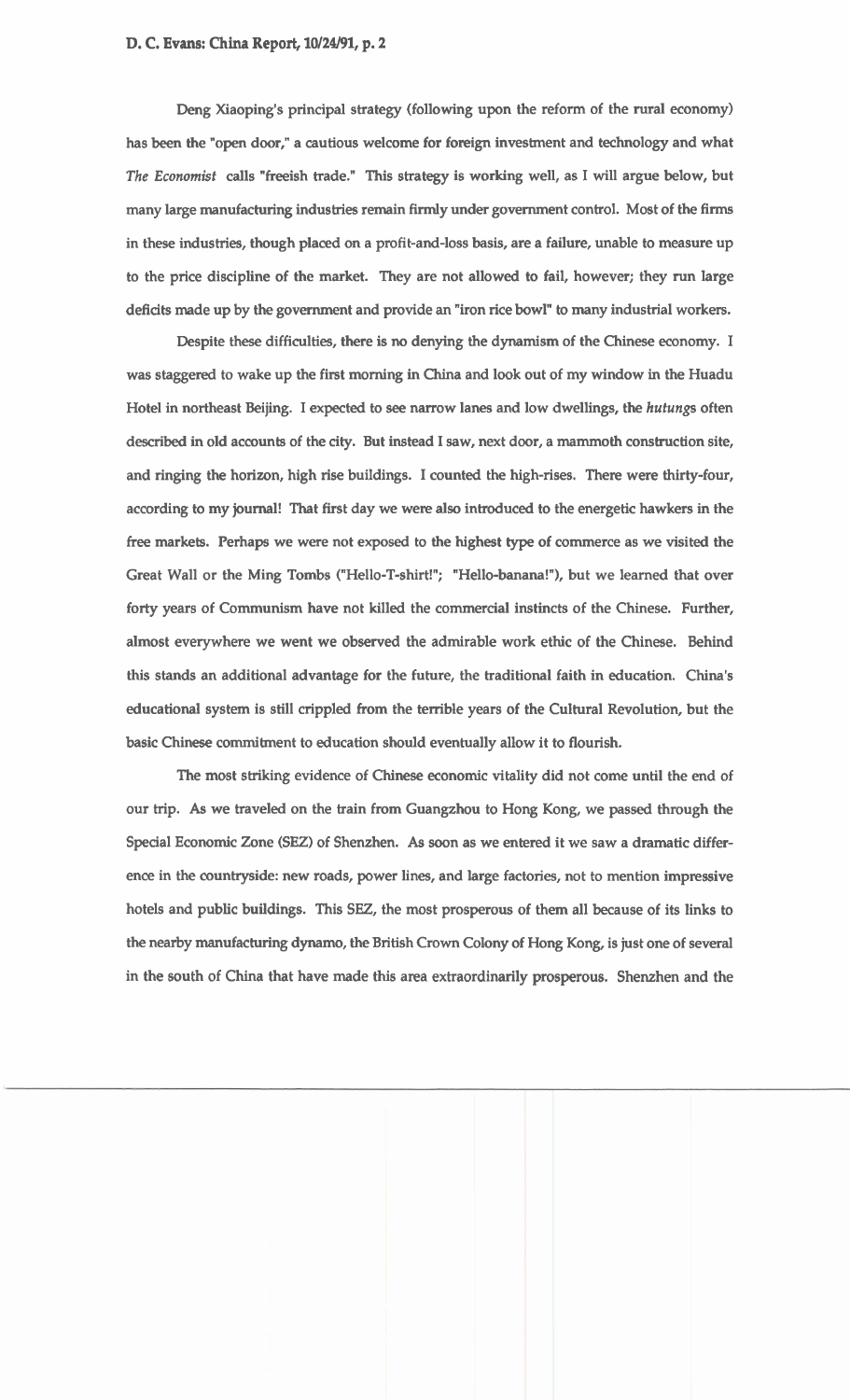## **D.** C. **Evans:** China Report, **10/24/91,** p. 3

other SEZs (Shantou and Zuhai in Guangdong Province, Xiamen in Fujian Province and Hainan Island) are the reason for the "South China Miracle." Real industrial growth in these zones averages anywhere from 15 percent to 40 percent per year, with the result that Guangdong's per capita income is well above \$2,000, probably approaching ten **times** that of the rest of China. Official statistics certainly tell only part of the story of economic expansion. South China is notorious for its habit of evading the controls that Beijing attempts to enforce. Guangdong, most observers concede, has a hidden economy of enormous proportions, and this is reflected in the way that the Southerners live. When we arrived at the Victory Hotel in Guangzhou (Guangdong's capital) at about 10 p.m. on June 30, I was amazed to see that the hotel restaurant was full of noisy and happy patrons, and apparently such scenes are typical of this southern metropolis. This is quite unlike the dour northern cities of the People's Republic. The Economist reports that "Guangzhou's yuppies not only dress just like Hong Kong's, they maddeningly carry the same portable telephones--10,000 of them, says one provincial official."

In short, the SEZs are lifting the southern Chinese provinces of Guangdong and Fujian out of the third world, and they are proving the success of the "open door." These areas are becoming integrated with the economies of Hong Kong and Taiwan, and links are developing to entrepots and markets further away. Construction firms in Hong Kong are already planning superhighways on the mainland linking Guangdong with Fujian and Guangdong with Hunan and the Yangzi River basin that will further promote the full participation of south China into the world economy. It takes little imagination to picture the gradual spread of like networks of communication and commerce from cities further north like Shanghai and Qingdao (which are in fact designated as "Coastal Open Cities" and offer incentives to foreign investment similar to those of the SEZs). A fuller role in the world economy seems assured for China, primarily because of the "open door."

Successful as many of the current economic policies are, the critical question for many observers is whether the regime will continue on its present course of favoring foreign contact. That is, the political aspects of China's future are perhaps as problematic as the economic,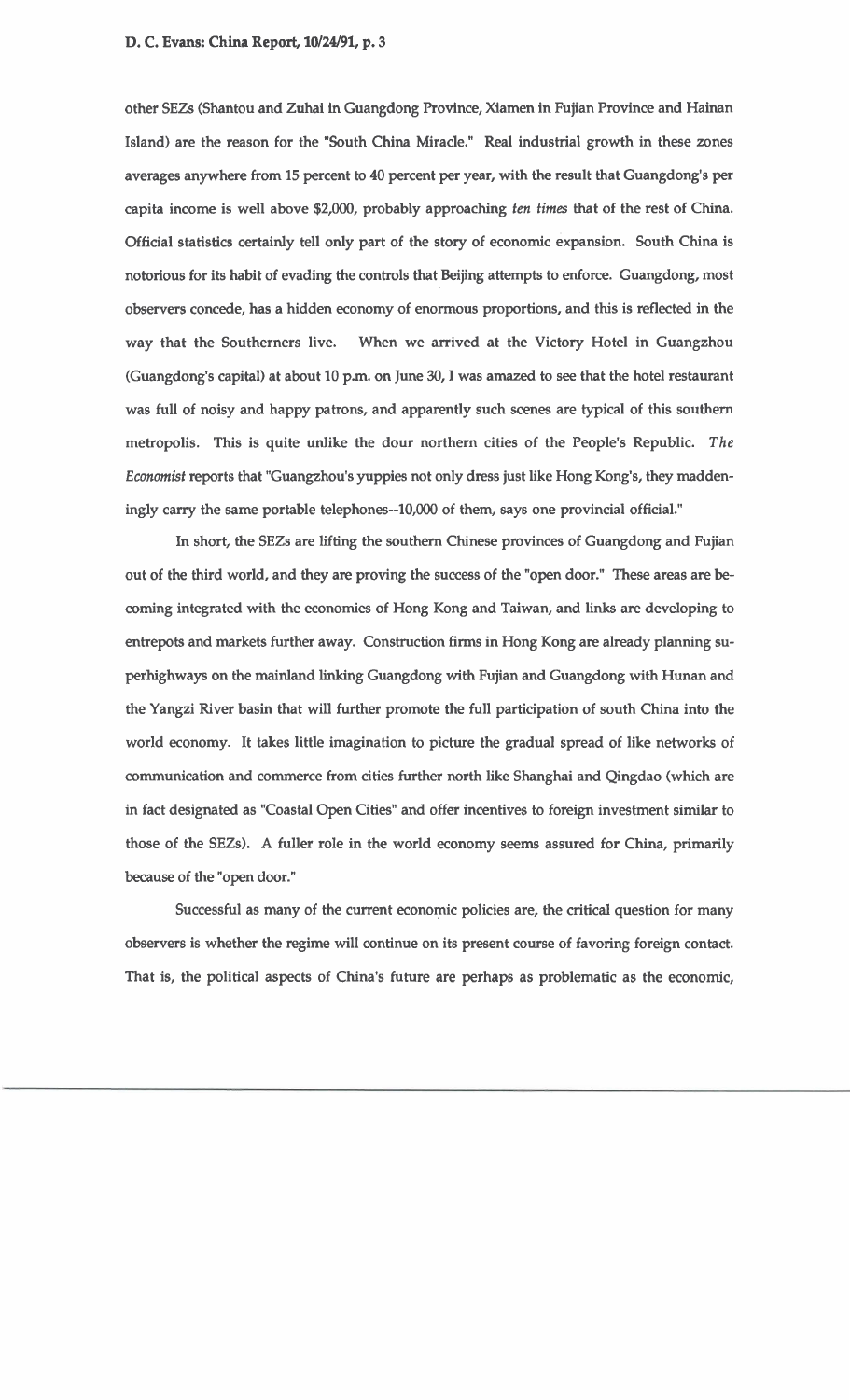## **D. C. Evans: China Report, 10/24/91, p. 4**

particularly since the events of June 1989 called into doubt all of the government's outwardlooking policies. More important, these events raised the question of just how legitimate the regime is in the minds of the people now.

Certainly there is a dangerous mood of disillusionment with regard to the government and particularly the Communist Party. Anecdotes of corruption abound in which Party members use their positions to rake off money from private enterprises. *Inside China Mainland* of October 1991 reprinted the following humorous anecdote:

All the clues of a robbery of a *getihu* [individually-owned enterprise] pointed to a certain Party member. The judge astounded the court, however, by dismissing the charges. The plaintiff charged, "Your action is based on his being a Party member, right?" "Correct," replied the judge. "Aha! So you're afraid to offend a party member?!" "Not quite," the judge explained, "As a Party member he doesn't have to resort to stealing to get his hands on your property."

The same magazine also reported the popularity of "culture shirts" (the Chinese term for T-shirts) in China now. They bear cynical captions and appeal greatly to the disaffected young. One of the makers of these shirts reportedly said, "No demonstrations and no putting up big-character posters, but we can write anything we damn well please on our clothes." Among the captions was this one, which darkly portrays the options of life as perceived by many youths: "No guts for smuggling; no capital for street vending; **too** slow-witted to be an official; can't get by just drifting along--I'm a total failure." Another noted sarcastically, "Mommy taught me a song: Without the Communist Party there will be no new China."

There were great floods of this summer in the Yangzi River Valley. They scarcely disturbed us. Our night train to Suzhou was slightly delayed, that was all. But the flooding was serious. Over **2,000** died and 250 million *mu* of cropland suffered serious damage. The disaster was reported in the Western press but given scant attention there. In China it produced "rumor-mongering" that has been denounced by the government. Xinhua Daily said, "Those who use the flood disaster to create rumors and disturb the people . . . will be dealt with according to the law." In traditional Chinese thinking, natural disasters are a sign that the "Mandate of Heaven" has **been** withdrawn from a government and it is about to fall. The press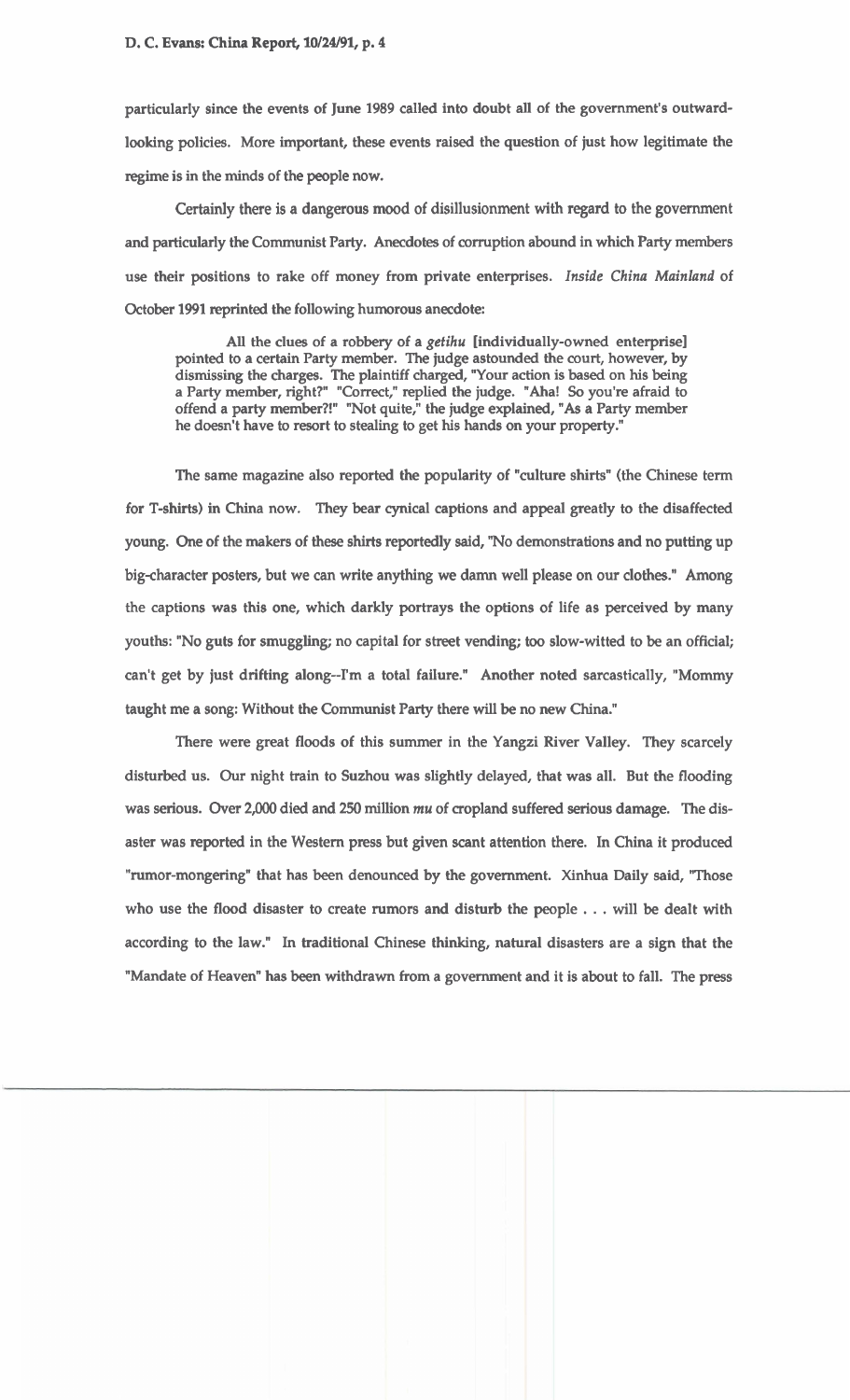has **been** quick to denounce this "superstition." It is, however, an indication of serious public dissatisfaction with the regime.

I sensed something of this dissatisfaction when we were in Kunming. On our first night in the city (June 25) we were taken to a show in the basketball stadium in downtown Kunming to **see** a show that would feature dances and music by members of ethnic minorities. When we arrived and sat down it became clear that this large public gathering was to celebrate the seventieth anniversary of the founding of the Chinese Communist Party. I expected heavyhanded political speeches and party propaganda but witnessed little of this. The song, "Without the Communist Party There Will Be No New China," **was** dutifully sung by members of a work unit. And one group claiming to be Tibetan but singing in fluent standard Chinese did appear. But in general we heard schmaltzy Western-style crooning and bouncy musical numbers. It was a kind of Chinese Star Search. The mistress of ceremonies wore a Westernstyle evening gown, low-cut and with a big bow on the back. A honey-voiced young man in formal suit and black tie assisted her. The band had electric guitars, saxophone, and keyboard. A fog machine created the appropriate mood for some of the more sentimental ballads. Afterwards I asked a Chinese member of the audience who spoke English why there wasn't more political content to the evening. He said disgustedly, "Because the Party has no idea what to do. It has no policies to offer. Therefore it presents popular entertainment."

It was also in Kunming, however, that I saw a hopeful side to the political situation in China. One night we went out to the "English corner" opposite our hotel on the margin of **Green**  Lake Park. We spent hours under the streetlight with Chinese who wanted to practice their English. We heard many things that we would not have heard otherwise, particularly regarding the political situation. One man, a thirtyish engineer with balding head, maintained that the collapse of communist regimes in Eastern Europe had temfied the regime. That was good, he said; it meant that the leaders would pay more attention to the traditional foundation of Chinese politics, the welfare of the people. A young man in tattered army clothing and plastic sandals provided what was for me the most hopeful statement: "In a few